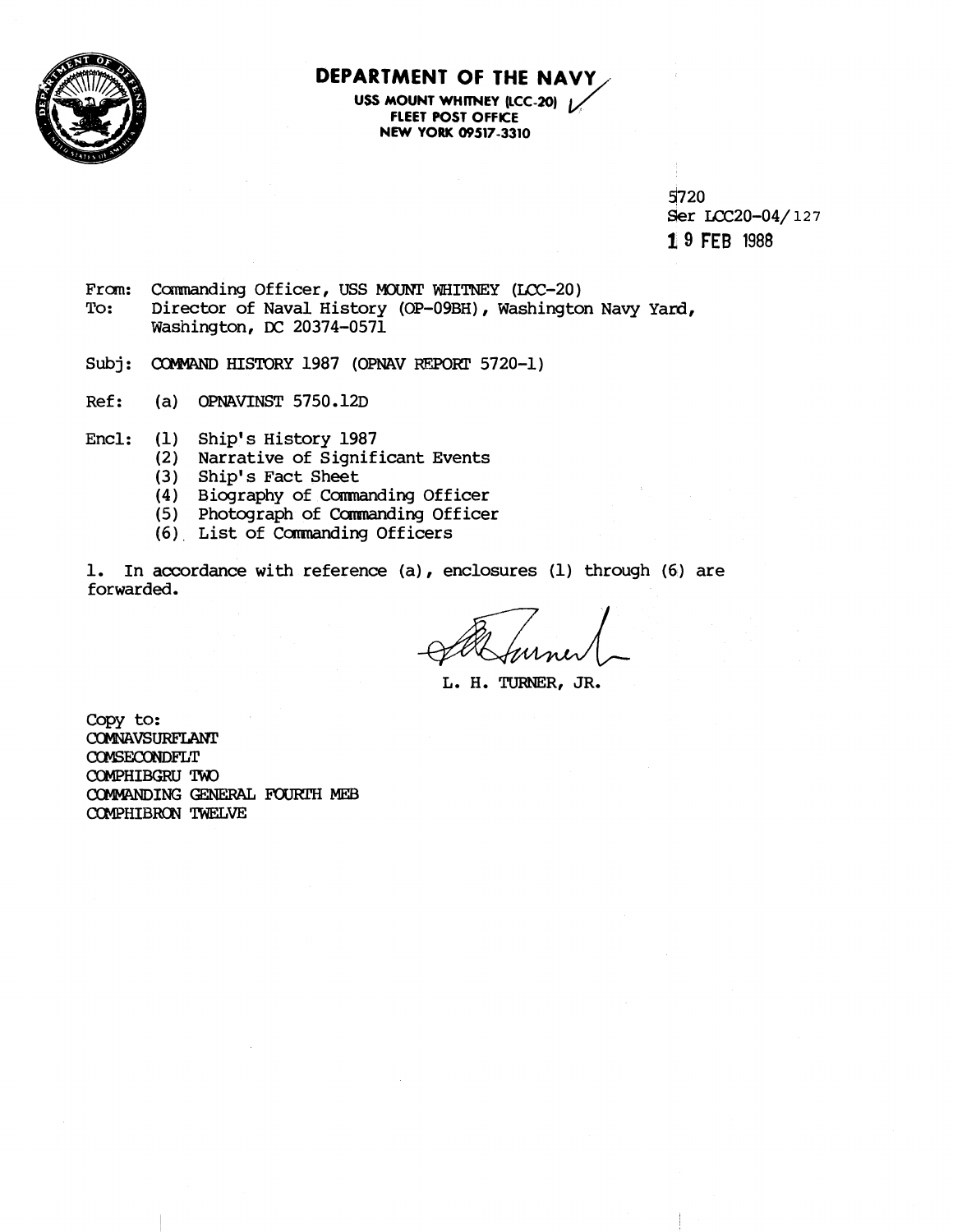## USS MOUNT WHITNEY COMMAND HISTORY 1987

 $\bar{\beta}$  $\overline{\phantom{a}}$ 

 $\ddot{\phantom{a}}$ 

| USS MOUNT WHITNEY Change of Command. CAPT L. H. Turner                             |
|------------------------------------------------------------------------------------|
|                                                                                    |
|                                                                                    |
|                                                                                    |
|                                                                                    |
| BGEN Keyes, Asst Div Commander 2nd MARDIV embarks                                  |
|                                                                                    |
|                                                                                    |
|                                                                                    |
|                                                                                    |
|                                                                                    |
|                                                                                    |
| Underway from Charlotte Amalie, St. Thomas, VI                                     |
|                                                                                    |
|                                                                                    |
|                                                                                    |
|                                                                                    |
|                                                                                    |
|                                                                                    |
|                                                                                    |
|                                                                                    |
|                                                                                    |
|                                                                                    |
| RADM Holland visit to command spaces (C2F)                                         |
|                                                                                    |
|                                                                                    |
|                                                                                    |
|                                                                                    |
|                                                                                    |
|                                                                                    |
|                                                                                    |
| Commence Surface Warfare Training Week (SWIW)                                      |
| Anchor Charlotte Amalie, St. Thomas, VI<br>Underway for ISE Vacapes (INSURV preps) |

**CG** I1 **MAF** Ehbarkation

 $\mathcal{A}^{\mathcal{A}}$ 

 $\ddot{\ddot{\phantom{1}}}$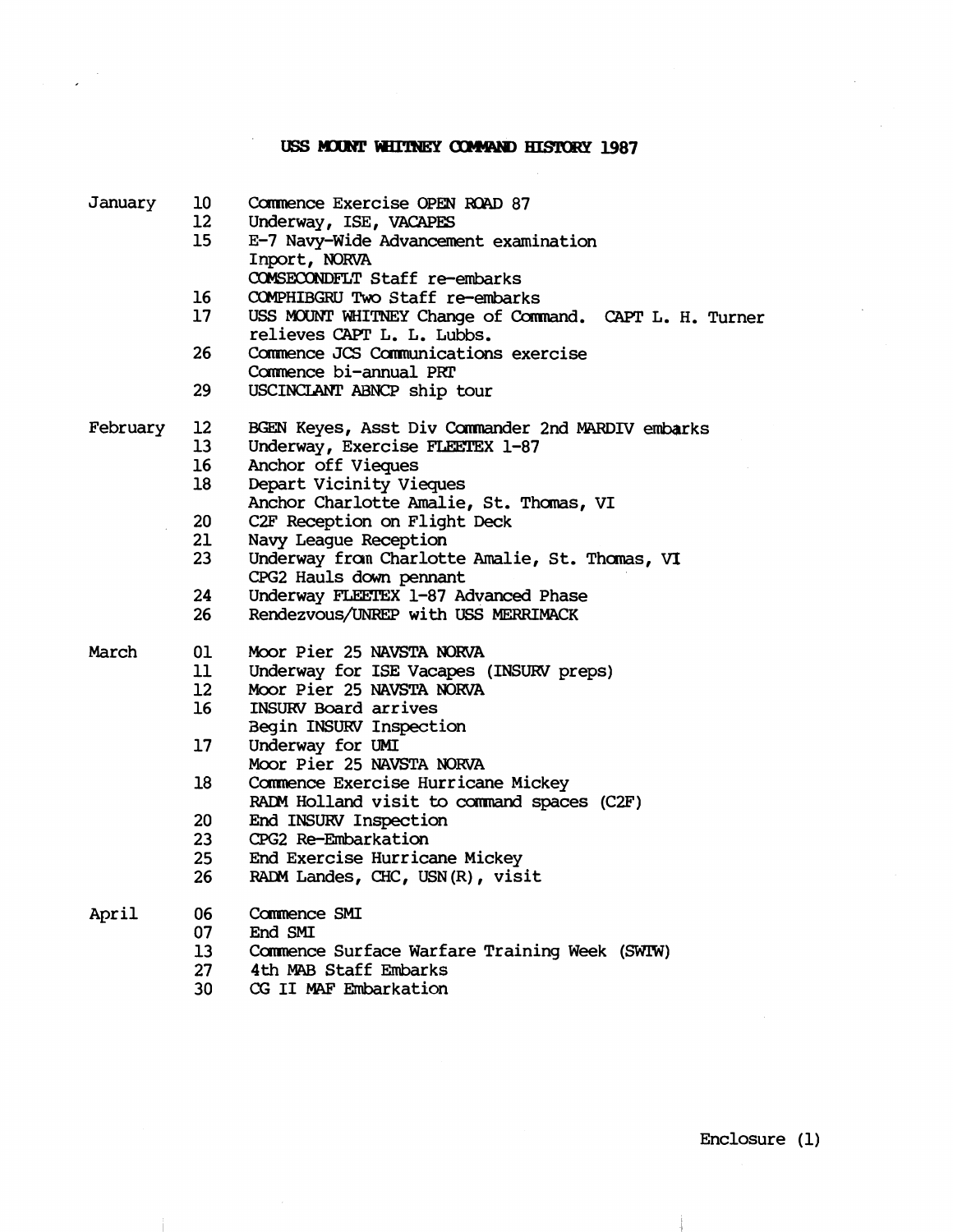| May       | 01<br>09<br>10 <sub>1</sub>        | Underway for Exercise SOLID SHIELD-87<br>FLEETEX 2-87 (Advanced Phase) Commences<br>Inport, NORVA   |
|-----------|------------------------------------|-----------------------------------------------------------------------------------------------------|
|           | 11<br>12 <sup>°</sup>              | Underway for Ammo Offload (Hampton Roads Anchorage)<br>Inport, NORVA                                |
|           | 26 <sup>2</sup>                    | CPG2 Embarks                                                                                        |
|           | 28<br>29                           | SSO admin assist visit<br>C2F Disembarks (shifts Flag to USS SAIPAN)                                |
|           |                                    | CPG2 Debarks                                                                                        |
| June      | 01                                 | Dead stick move to NNSY                                                                             |
|           | 04<br>24                           | Begin Phased Maintenance Availability/IMAVC<br>CO'S Personnel Inspection/Awards & Frocking ceremony |
|           | 25                                 | MARCOMMDET Change of Command                                                                        |
| July      | 16                                 | Advancement/Awards & Frocking Ceremony                                                              |
|           | 22<br>25 <sub>2</sub>              | CPR 12 LOE Commences                                                                                |
|           | 31                                 | CPR 12 LOE Completed<br>Fast cruise                                                                 |
|           |                                    |                                                                                                     |
| August    | 02<br>03                           | End Phased Maintenance Availability/IMAVC                                                           |
|           | 04                                 | Underway for Sea Trials<br>Anchor in "X" Anchorage                                                  |
|           |                                    | Underway for VACAPES OPAREAS                                                                        |
|           | 05                                 | UNREP with USNS HENRY J. KAISER                                                                     |
|           | 08                                 | Anchor in Hampton Roads "W" Anchorage                                                               |
|           | 09                                 | Underway for/Anchor at "X" Anchorage                                                                |
|           | 10 <sup>°</sup>                    | Underway for/Moor at Pier 7, NAVSTA NORVA                                                           |
|           | 17 <sup>2</sup><br>18 <sup>2</sup> | Reembarkation of C2F<br>Berth shift to Pier 25, NAVSTA NORVA                                        |
|           | 24                                 | TACRON 21/NAVAIR News visit                                                                         |
|           | 26                                 | Predeployment Personnel Inspection & Awards Ceremony                                                |
|           | 31                                 | Representative Owen Pickett visits MIW/C2F                                                          |
|           |                                    | Underway for Exercise OCEAN SAFARI 87                                                               |
|           |                                    | Media Press Conference with VADM LARSON                                                             |
| September | 02                                 | Transit ASW AREA 1                                                                                  |
|           | 04<br>11                           | Transit ASW AREA 1/2<br>UNREP with USS MILWAUKEE                                                    |
|           | 16                                 | CPO initiation                                                                                      |
|           | 17                                 | Refuel from USS MILWAUKEE                                                                           |
|           |                                    | Breakout for VESTFJORD                                                                              |
|           | 18                                 | National POW/MIA day                                                                                |
|           | 19                                 | <b>Bluenose Ceremony</b>                                                                            |
|           | 22<br>23                           | Moor Wharf 5/6, Devenport, Plymouth, UK<br>Flag Officer Plymouth visits                             |
|           | 24                                 | Underway for Lisbon, Portugal                                                                       |
|           | 27                                 | Moor Alcantara Quay, Lisbon, Portugal                                                               |
|           | 28                                 | Commander Continental Naval Command Visits                                                          |
|           |                                    | C <sub>2F</sub> reception                                                                           |
|           | חכ                                 | $T_{\text{m}}$ $\lambda$                                                                            |

30 Underway for NORVA

Enclosure (1)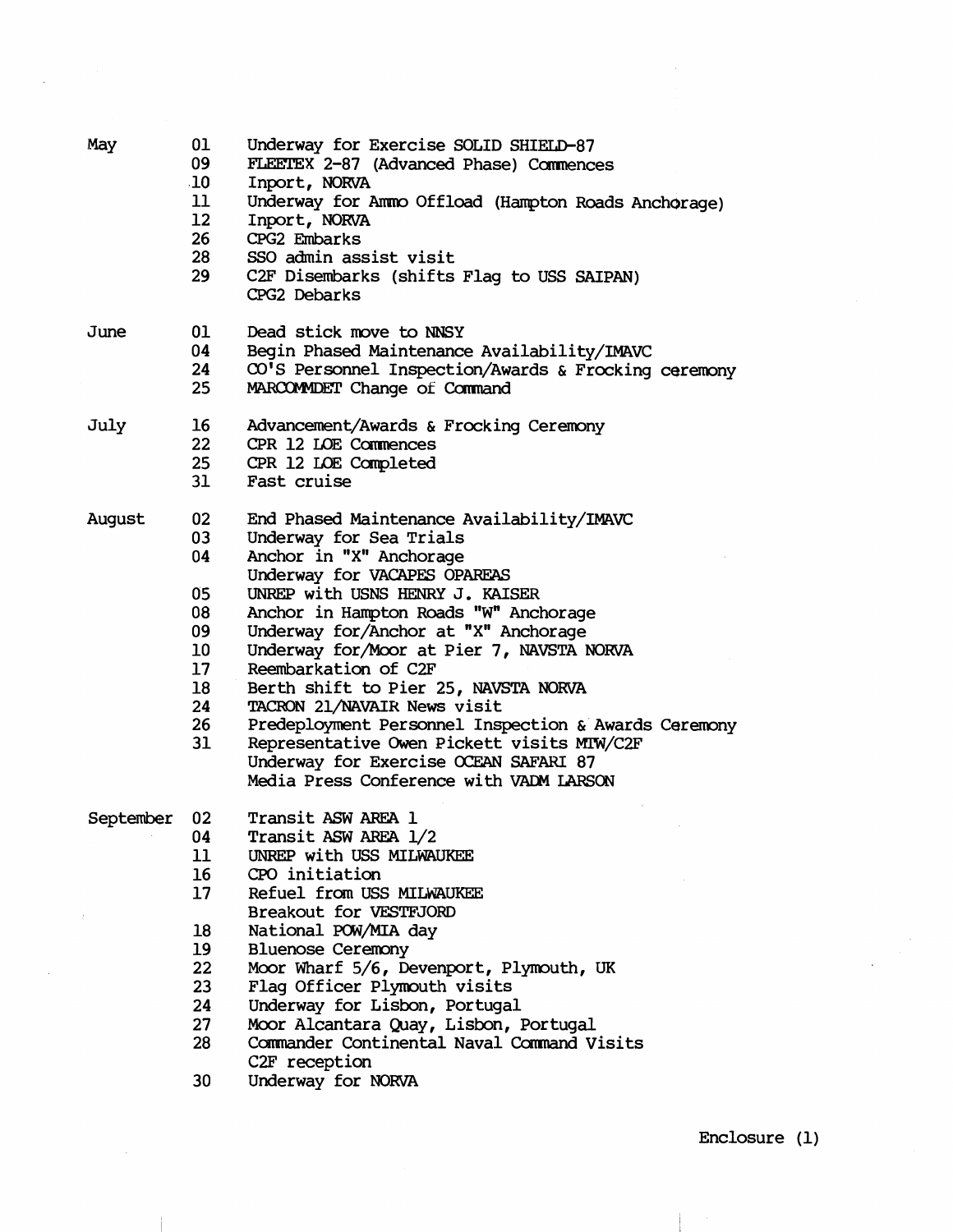| October  | 06<br>07<br>13 <sup>2</sup> | UNREP from USS MILWAUKEE<br>Aircraft Tracking exercises<br>FLEETEX 1-88 SAXEX initial planning conference<br>Underway for EMIT |
|----------|-----------------------------|--------------------------------------------------------------------------------------------------------------------------------|
|          | 16<br>20                    | Awards Ceremony<br>First round Ney inspection                                                                                  |
|          |                             | CINCLANTFLT visit to C2F<br>Ammunition Inventory accuracy validation visit                                                     |
|          | 21                          | USS TRENTON Command Inspection                                                                                                 |
|          | 29                          | Quarterly LANTFLT Oceanography Conference                                                                                      |
| November | 02                          | USS IWO JIMA Command Inspection                                                                                                |
|          | 04                          | C2F Staff Re-embarkation                                                                                                       |
|          | 05                          | Supply readiness training visit                                                                                                |
|          | 17 <sup>2</sup>             | Annual Postal Assist visit                                                                                                     |
|          | 18                          | USS NASHVILLE Command Inspection                                                                                               |
|          | 23 <sup>°</sup>             | CSMP review with PERA                                                                                                          |
|          |                             | C2F Battle Group Commanders conference                                                                                         |
|          | 24                          | Three Part Battle problem (MUITS training)                                                                                     |
|          | 25 <sub>2</sub>             | Aviation Assist visit by Commander Naval Surface Forces,<br>Atlantic                                                           |
|          |                             | COMNAVSURFLANT Dental Assist visit                                                                                             |
|          | 30 <sub>2</sub>             | FLEETEX 1-88 commuter week                                                                                                     |
| December | 07                          | FY89 PMA shipalt 1011/1039 design advance planning shipcheck                                                                   |
|          | 08                          | COMNAVAIRLANT Comm orientation visit<br><b>CINTEX 05-88</b>                                                                    |
|          | 11                          | SPAWAR Field change installation program visit<br>Supply Assist visit                                                          |
|          | 14                          | AN/FRT 39/93 Conversion project survey                                                                                         |
|          | 15 <sub>1</sub>             | Onload CIWS ammunition                                                                                                         |
|          | 16 <sup>2</sup>             | USS GUADALCANAL Tiger cruise sendoff                                                                                           |
|          |                             | CPG2 GATOR Comm seminar                                                                                                        |
|          | 17                          | USS GUADALCANAL Homecoming                                                                                                     |
|          |                             | Awards/Frocking ceremony                                                                                                       |
|          | 21                          | CPR12 Change of Command                                                                                                        |
|          | 30                          | Commander Naval Surface Forces, Atlantic Change of Command                                                                     |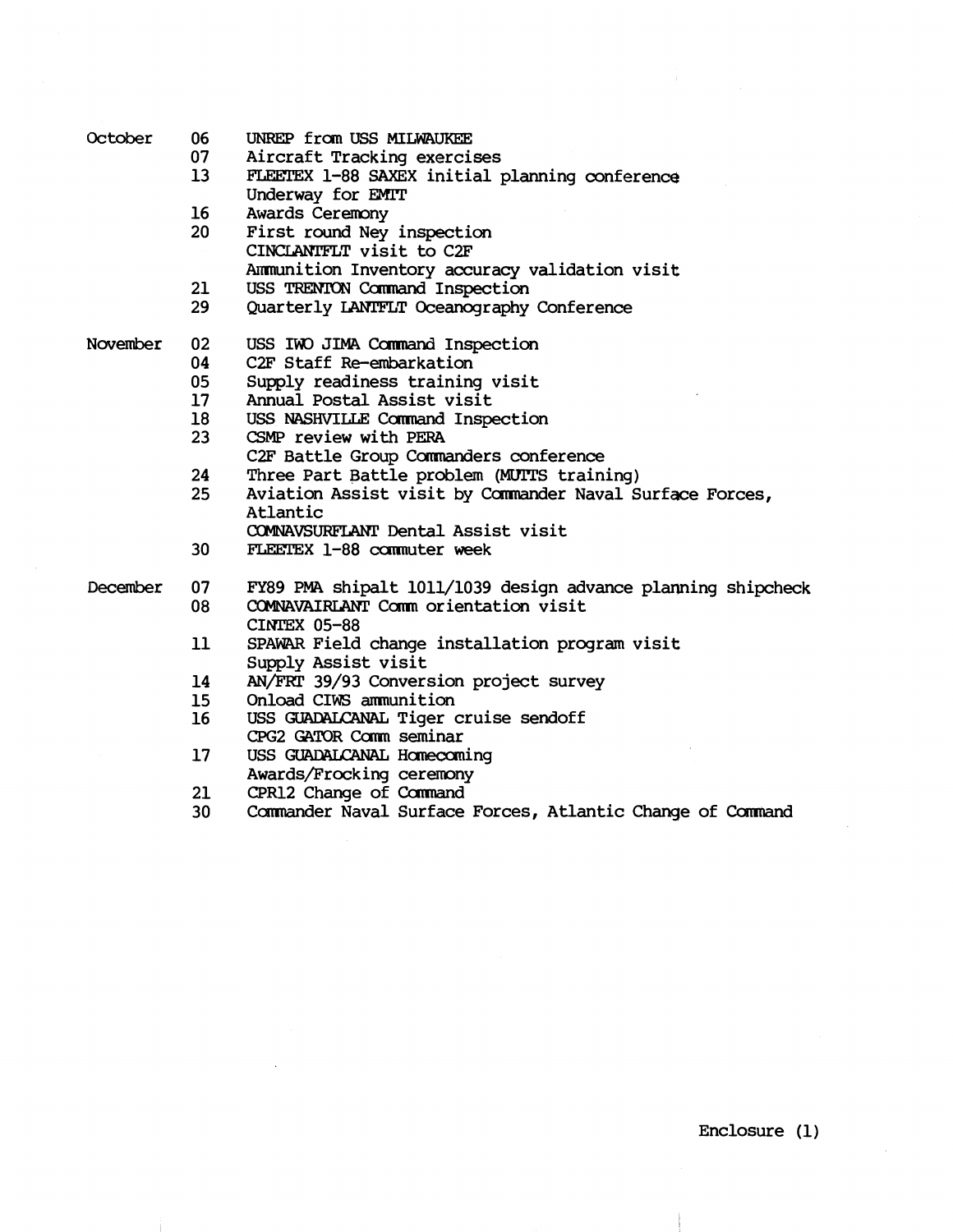## USS MOUNT WHITNEY (I.CC-20) NARRATIVE OF SIGNIFICANT EVENTS 1987

- 13 FEB 01 MAR MOUNT WHITNEY departed homeport, Norfolk, Virginia, on 13 February for participation in **FLEETEX** 1-83, and transited southeast to the Puerto Rico Operations Area (PROA). MOUNT WHITNEY, with Commander Second Fleet, Commander Amphibious Group Two, and Commanding Generial Second Marine Amphibious Force embarked, served as the command ship. MOUNT WHITNEY conducted a 5 day port visit in St. Thomas, U.S. Virgin Islands from 18-23 February.
- 01 MAY 10 MAY MOUNT WHITNEY departed homeport, Norfolk, Virginia, on 01 May for participation in exercise SOLID SHIELD/Advanced **FLEETEX** 2-87. MQUNT WHITNEY served as the Landing Force **Conmad** ship in support of Comnander Joint Task Force (CJTF) 120 (Commander Second Fleet), and Commanding General Second Marine Amphibious Force.
- 01 JUN <sup>10</sup>**AUG** M3IMT WHITNEX departed hawport, Norfolk, Virginia, on 01 June, and transited "dead stick" to Norfolik Naval Ship Yard, Portsmouth, Virginia, commencing Phased Maintenance Availability (Phase I), which included the installation of a forward deck house on the main deck and an aft sponson. On 03 August, MOUNT WHITNEY departed Norfolk Naval Ship Yard, Portsmouth, Virginia, for Post Repair Sea Trials.
- 31 AUG 08 OCT MOUNT WHITNEY departed homeport, Norfolk, Virginia, on 31 August for participation in exercise OCEAN SAFARI 87, and transited northeast to rendezvous with other U.S. and NATO units. MOUNT WHITNEY, with Commander Second Fleet/Commander Striking Fleet Atlantic embarked, served as the carmand ship for the exercise which involved a multi-national force of wer 250 aircraft **and** 150 ships from eleven nations, including USS FORRESTAL (CV-59) and HMS ILLUSTRIOUS (R 06). MOUNT WHITNEY conducted port HMS ILLUSTRIOUS (R 06). MOUNT WHITNEY conducted port calls to Plymouth, England (22-24 SEP), and Lisbon, Portugal (27-29 SEP).
- 07 NOV 07 JAN 88 MOUNT WHITNEY commenced Phased Maintenance Availability (Phase II). This, the second and final Phase, which consisted of installation and cold checks of **two** Close-In Weapons System (CIWS) Systems, occured inport Norfolk, Virginia. The system was installed on the Aft Sponson & forward deckhouse.

Enclosure (2)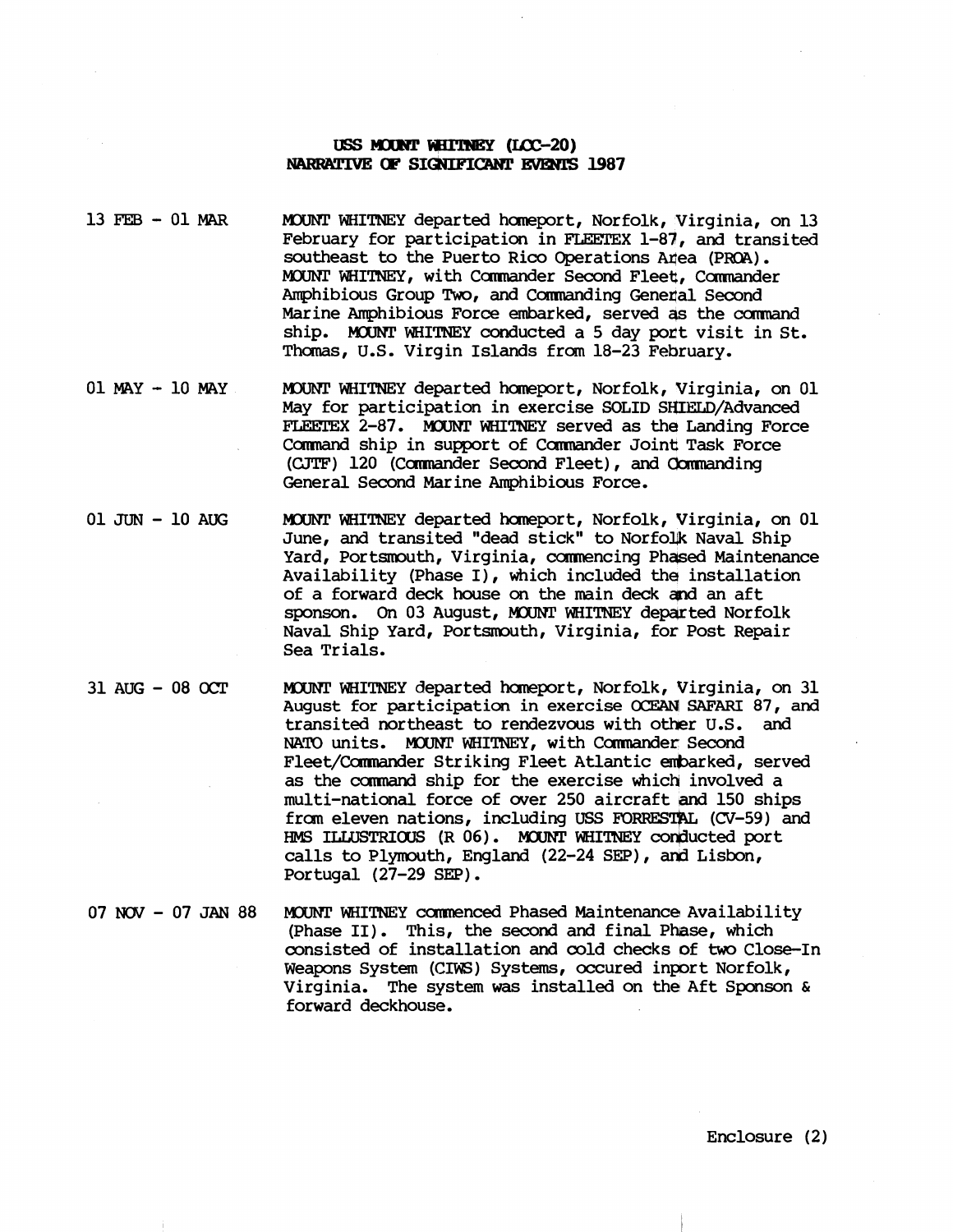The USS Mount Whitney (LCC-20) was constructed by the Newport News Shipbuilding and Drydock Company, and is the second in the Blue Ridge class of ships.

The ship is named for the 14,946 foot peak in the Sierra Nevada range in California, the first ship in the Navy to bear this name.

The 620 foot Mount Whitney, with a complement of 750 men and officers, serves as Flagship for Canander U.S. Second Fleet, Commander Amphibious Group Two, and Camnanding General Fourth Marine Expeditionary Brigade. The ship is homeported in Norfolk, Va.

Since commissioning, the ship has participated in fleet qperations in the Mediterranean, Caribbean, and the North Atlantic. Mount Whikney's long list of accomplishments and awards include nine Battle Efficiency ("E") awards, receipt of the Meritorious Unit Commendation, and numerous department<br>efficiency awards. The ship participated in the July 4, 1976 International The ship participated in the July  $4$ , 1976 International Naval Review in New York City, and again during the Rededication of the Statue of Liberty and International Naval Review July 3-5 1986. Mount Whitney **won**  consecutive Battle "E" awards in 1972, 1973, and 1974; and repeated this in 1978, 1979 and 1980. The ship earned the Battle "E" again in 1983, 1985, and most recently it's third consecutive award in 1986. Mount Whitney has won most recently it's third consecutive award in 1986. departmental efficiency awards in Engineering, Anphibious Assault, Electronic Warfare, Anti-air Warfare, and Communications. The ship's latest departmental awards included Amphibious Assault, Electronic Warfare (third consecutive), Cmunications (third consecutive), Anti-air Warfare (third consecutive) and Damage Control (third consecutive).<br>One of the largest and

One of the largest and most sophisticated command ships ever camnissioned, Mount Whitney embcdies elements of some of the largest military ccarnrand and cannunications systems currently in operation, afloat or ashore. A modular amphibious control center gives the Amphibious Task Force Commander control of all tactical phases of the tactical situation of Autamated Data Processing Module. Display of tactical information and real time tactical situations is available from any one of the 28 consoles located in the various command control modules. This complex is served by one of the largest This complex is served by one of the largest Tactical Intelligence Centers and carmunications units in the Navy.

The ship's communications center can handle 75,000 messages a month, and its Intelligence Center is the most sophisticated of its kind afloat in any

navy.<br>Although her main fighting equipment is her electronics and communications suite, Mount Whitney is also armed with two rapid fire 3"/50 gun mounts, two CIWS launchers and the Basic Point Defense Missile System consisting of two launchers, each capable of firing eight Sparrow I11 missiles.

The ship carries enough food to feed the crew for ninety days. It also can transport supplies to support **an** emergency evacuation of 3,000 people. It's evaporators produce over 100,000 gallons of fresh water daily, enough to meet the needs of a large ocean liner.

The ship travels at a maximum speed of 23 knots and her fuel capacity is over one million gallons of Navy distillate and JP-5 fuel. This would permit the ship to steam at 16 knots for 35 days - from Norfolk, Va. to Mozambique in the Indian Ocean and back.

The ship's two anchors weigh 11 tons each and are attached to 180 fathoms (1080 feet) of anchor chain. Each chain weighs almost 25 tons. The rudder is 22 feet tall and enables the ship **to** turn in a circle 500 yards in diameter. Total electrical capacity is 7500 kilowatts, a sufficient amount to power a small city.